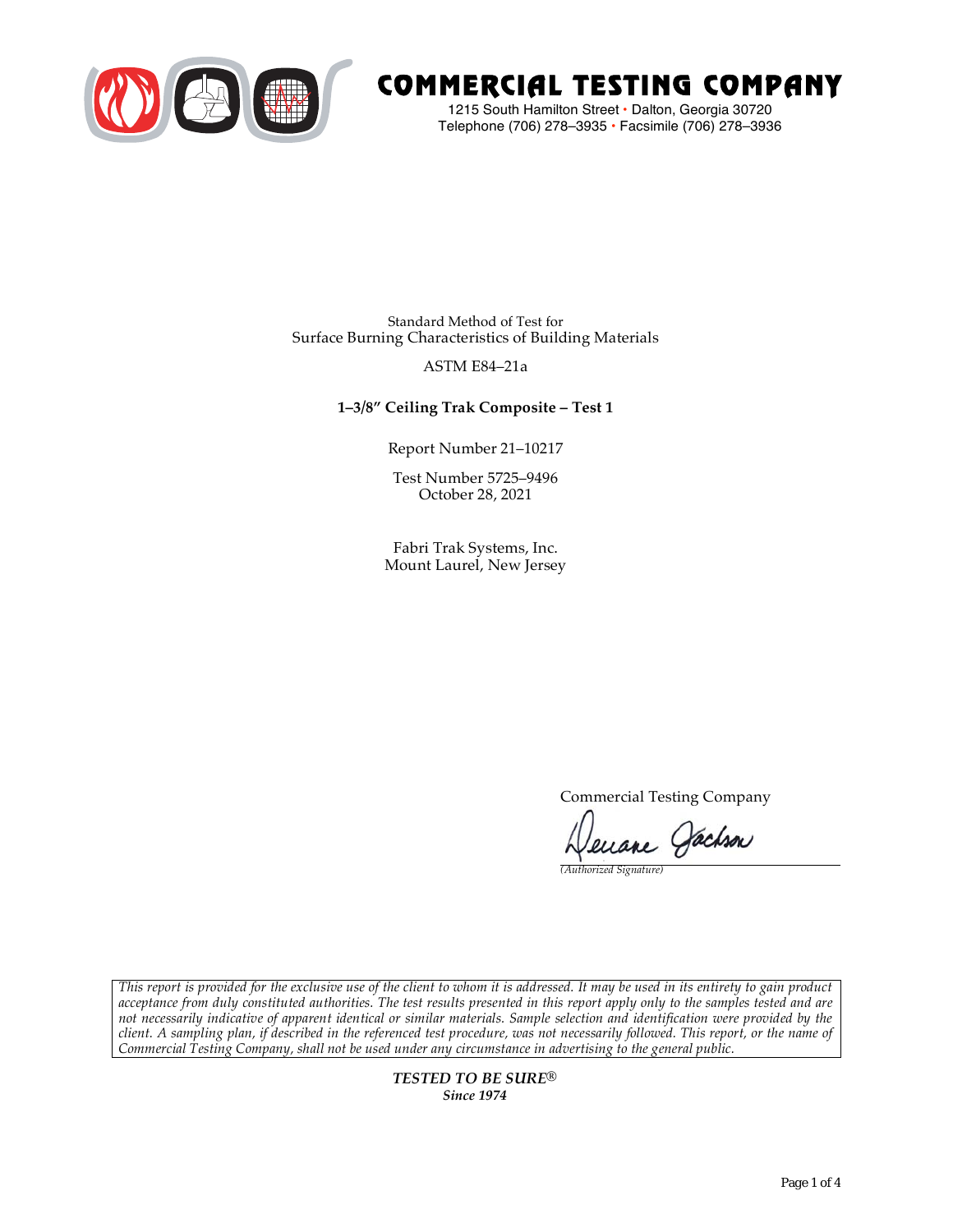#### **INTRODUCTION**

This report is a presentation of results of a surface flammability test on a material submitted by Fabri Trak Systems, Inc., Mount Laurel, New Jersey.

The test was conducted in accordance with the ASTM International fire-test-response standard E84–21a, *Surface Burning Characteristics of Building Materials*, sometimes referred to as the Steiner tunnel test. ASTM E84 is an American National Standard (ANSI) and has been approved for use by agencies of the Department of Defense. The ASTM E84 test method is the technical equivalent of UL No. 723. The test is applicable to exposed interior surfaces such as walls and ceilings. The test is conducted with the specimen in the ceiling position with the surface to be evaluated face down toward the ignition source. Thus, specimens shall either be self-supporting by its own structural quality, held in place by added supports along the test surface, or secured from the back side.

This standard is used to measure and describe the response of materials, products, or assemblies to heat and flame under controlled conditions, but does not by itself incorporate all factors required for firehazard or fire-risk assessment of the materials, products, or assemblies under actual fire conditions.

#### **PURPOSE**

The purpose of the test is to provide only the comparative measurements of surface flame spread and smoke development of materials with that of select grade red oak and fiber–reinforced cement board, Grade II, under specific fire exposure conditions with the smoke area of heptane used to establish the smoke-developed index. The test exposes a nominal 24-foot long by 20-inch wide test specimen to a controlled air flow and flaming fire adjusted to spread the flame along the entire length of a red oak specimen in  $5\frac{1}{2}$  minutes. During the 10-minute test duration, flame spread over the specimen surface are measured and recorded. Test results are calculated relative to red oak, which has an arbitrary rating of 100, and fiber–reinforced cement board, Grade II, which has a rating of 0. The 100 smoke-developed index is calculated using the smoke area of heptane.

The test results are expressed as Flame Spread Index and Smoke-Developed Index. The Flame Spread Index is defined in ASTM E176 as "a number or classification indicating a comparative measure derived from observations made during the progress of the boundary of a zone of flame under defined test conditions." The Smoke-Developed Index, a term specific to ASTM E84, is defined as "a number or classification indicating a comparative measure derived from smoke obscuration data collected during the test for surface burning characteristics." There is not necessarily a relationship between the two measurements.

The method does not provide for measurement of heat transmission through the surface tested, the effect of aggravated flame spread behavior of an assembly resulting from the proximity of combustible walls and ceilings, or classifying a material as noncombustible solely by means of a Flame Spread Index.

The zero reference and other parameters critical to furnace operation are verified on the day of the test by conducting a 10–minute test using 1/4–inch fiber–reinforced cement board, Grade II. Periodic tests using NOFMA certified 23/32–inch select grade red oak flooring provide data for the 100 flame spread reference with heptane providing data for calculating the 100 smoke-developed index. These procedures are more fully described in Section 7of the E84 Standard.

#### **TEST SAMPLE**

The test sample, selected by the client, was identified as **1–3/8" Ceiling Trak Composite – Test 1,**  (Guilford of Maine Anchorage Fabric, 1" Terra Core Poly, 1–3/8" CSFE GEO Perimeter Trak, 1–3/8" CSJT GEO Joiner Trak in Middle of Panel, 5/8" Type X Gypsum Board). Three test panels, each measuring 24 inches wide by 96 inches in length, were received. They were physically self-supporting and required no additional sample preparation. The panels were transferred to storage racks and conditioned to equilibrium in an atmosphere with the temperature maintained at  $71 \pm 2$ °F and the relative humidity at 50  $\pm$  5 percent. For testing, the panels were placed end-to-end on the ledges of the tunnel furnace to make up the necessary 24-foot test sample and the test conducted with no auxiliary support mechanism.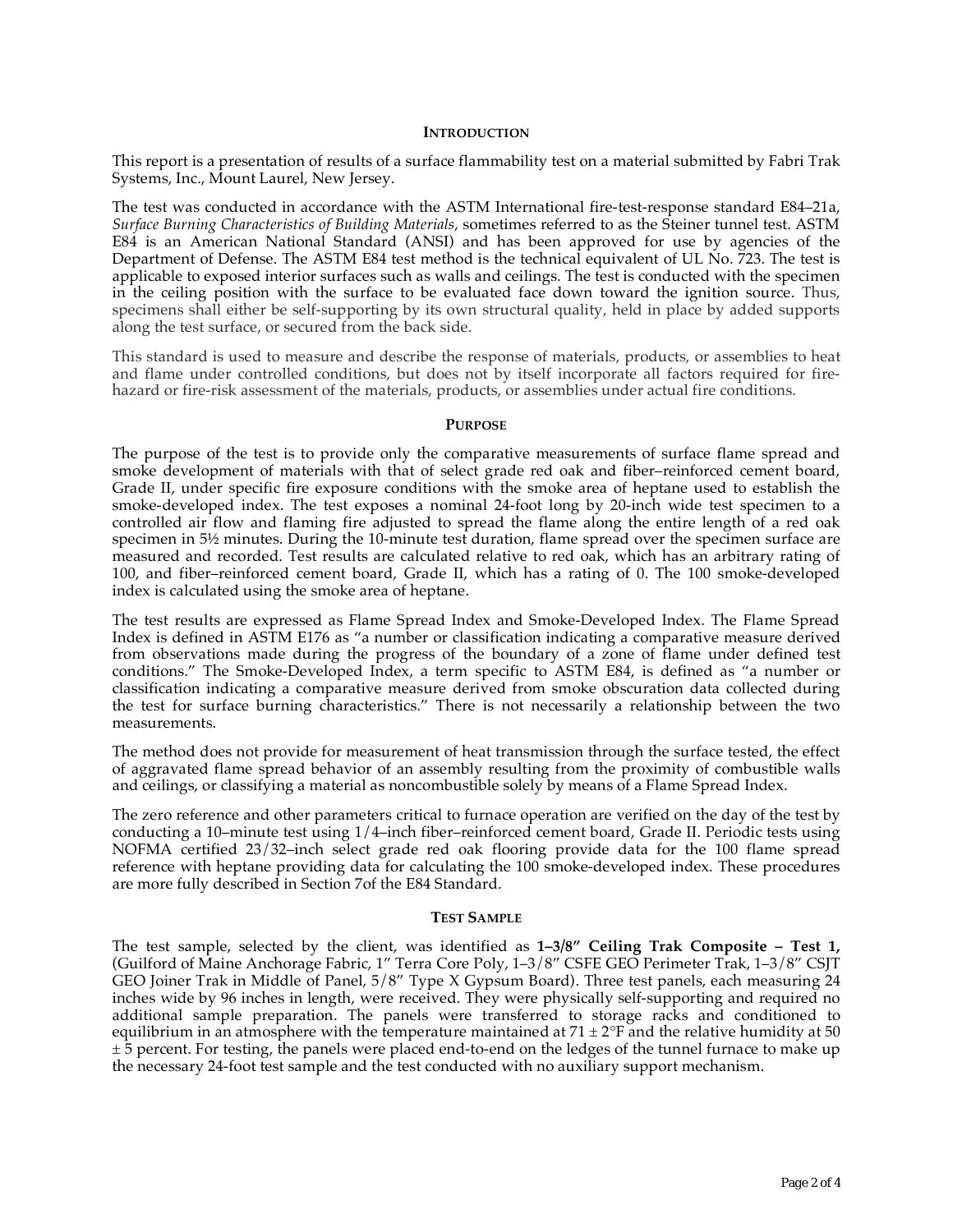#### **TEST RESULTS**

The test results, calculated on the basis of observed flame propagation and the integrated area under the recorded smoke density curve, are presented below. The Flame Spread Index obtained in E84 is rounded to the nearest number divisible by five. Smoke-Developed Indices are rounded to the nearest number divisible by five unless the Index is greater than 200. In that case, the Smoke-Developed Index is rounded to the nearest 50 points. The rounding procedures are more fully described in Sections 9.1, 9.2, and X3 of the E84 Standard. The flame spread and smoke development data are presented graphically at the end of this report.

| <b>Test Specimen</b>                    | Flame Spread Index | Smoke-Developed Index |
|-----------------------------------------|--------------------|-----------------------|
| Fiber-Reinforced Cement Board, Grade II |                    |                       |
| Red Oak Flooring                        | 100                |                       |
| Heptane, (HPLC) Grade                   |                    | 100                   |
| 1–3/8" Ceiling Trak Composite – Test 1  | 20                 | 350                   |

#### **OBSERVATIONS**

Specimen ignition over the burners occurred at 0.07 minute. Surface flame spread was observed to a maximum distance of 4.91 feet beyond the zero point at 8.32 minutes. The maximum temperature recorded during the test was 598°F. For information purposes, the actual (unrounded) Flame Spread and Smoke-Developed Indices were 19.1 and 330.2 respectively.

#### **CLASSIFICATION**

The Flame Spread Index and Smoke-Developed Index values obtained by ASTM E84 tests are frequently used by code officials and regulatory agencies in the acceptance of interior finish materials for various applications. The most widely accepted classification system is described in the National Fire Protection Association publication NFPA 101 *Life Safety Code*, where:

| Class A $0-25$ Flame Spread Index     | $0 - 450$ Smoke-Developed Index |
|---------------------------------------|---------------------------------|
| Class B $26 - 75$ Flame Spread Index  | $0 - 450$ Smoke-Developed Index |
| Class C $76 - 200$ Flame Spread Index | $0 - 450$ Smoke-Developed Index |

Class A, B, and C correspond to Type I, II, and III respectively in other codes. They do not preclude a material being otherwise classified by the authority of jurisdiction.